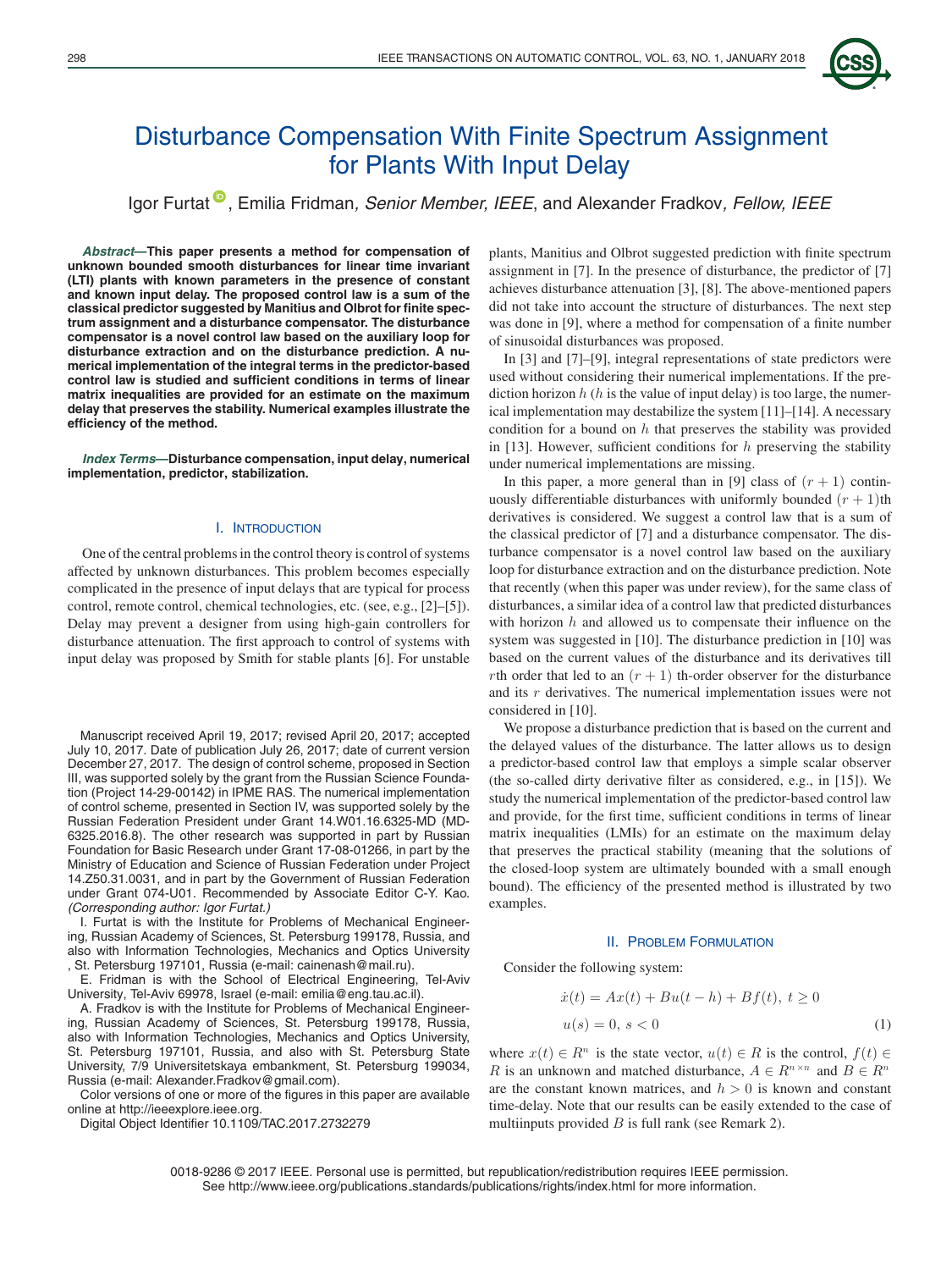

Fig. 1. Control system structure (bold lines denote the vector signals and thin lines denote the scalar ones).

We assume the following.

**A1.** The function  $f: R_+ \in R$  is  $(r + 1)$  times continuously differentiable. Moreover, the unknown disturbance is uniformly bounded together with its  $(r + 1)$ th derivative.

**A2.** The pair  $(A, B)$  is controllable.

The classical predictor suggested in [7] guarantees the input-to-state stability of (1) leading to ultimate bound

$$
\lim_{t \to \infty} \sup_{t \ge 0} |x(t)| \le \delta \tag{2}
$$

where  $\delta = O(\sup_{t\geq 0} |f(t)|)$ . Here,  $|\cdot|$  is the Euclidean norm of a vector and O( $\chi$ ) for  $\chi \in R$  means that  $\lim_{\chi \to 0} \frac{O(\chi)}{\chi} = C$ , where C is a constant.

In this paper, our objective is to design a controller that decreases δ achieving  $\delta = O(h^{r+1} \sup_{t>0} |f^{(r+1)}(t)|)$  for the class of disturbances with small enough  $h^{r+1} \sup_{t>0} |f^{(r+1)}(t)| \ll \sup_{t>0} |f(t)|$ . Sufficient conditions for this objective are given below in Theorems 1 (under integral predictor-based laws) and 2 (under numerical implementations of the integral terms of the predictors). The proofs of Theorems 1 and 2 are given in Appendixes A and B, respectively. The novel control law that we propose is based on the disturbance extraction and its prediction.

#### III. PREDICTIVE DISTURBANCE COMPENSATION CONTROL SCHEME

We choose a vector  $K^T \in \mathbb{R}^n$  such that the matrix  $A + BK$  is Hurwitz and suggest the control law in the form of the sum:

$$
u(t) = u_1(t) + u_2(t)
$$
 (3)

where

$$
u_1(t) = K \left[ e^{Ah} x(t) + \int_{t-h}^t e^{A(t-\theta)} B u_1(\theta) d\theta \right]
$$
 (4)

is a classical predictor for finite spectrum assignment [7]. The novel control law  $u_2$  that will be designed below is aimed for disturbances compensation. We illustrate the design procedure in Fig. 1 (see "State predictor" and "Disturbance compensator").

In order to extract the disturbance  $f$  from the closed-loop system (1), (3), we use the method described in [16]. We introduce an auxiliary loop in the form

$$
\dot{x}_a(t) = Ax_a(t) + Bu_1^a(t-h) + Bu_2(t-h)
$$
  
\n
$$
x_a(0) = 0
$$
  
\n
$$
u_1^a(t) = K \left[ e^{Ah} x_a(t) + \int_{t-h}^t e^{A(t-\theta)} B u_1^a(\theta) d\theta \right].
$$
 (5)

Defining the error function  $\varepsilon = x - x_a$ , from (1), (3), and (5) we arrive at the error equation

$$
\dot{\varepsilon}(t) = A\varepsilon(t) + B(u_1(t - h) - u_1^a(t - h)) + Bf(t).
$$
 (6)

Denote  $B = \text{col}\{b_1, b_2, ..., b_n\}$ . Choosing any  $k \ (k = 1, ..., n)$  with  $b_k \neq 0$ , we rewrite the kth equation of system (6) in the form

$$
\dot{\varepsilon}_k(t) = a_k^T \varepsilon(t)
$$
  
+  $b_k (u_1(t-h) - u_1^a(t-h)) + b_k f(t)$  (7)

where  $a_k$  is the kth row of the matrix A. From (7), we obtain

$$
f(t) = b_k^{-1} [\dot{\varepsilon}_k(t) - a_k^T \varepsilon(t) - b_k (u_1(t - h) - u_1^a(t - h))].
$$
 (8)

Note that the signal  $\dot{\varepsilon}_k$  is not available in (8). In order to find its estimate  $\hat{\dot{\varepsilon}}_k$ , we can use any existing observer (see, e.g., [15]–[18]). We suggest the following simple dirty derivative filter [15] (see "Filter" in Fig. 1):

$$
\mu \dot{\hat{\dot{\varepsilon}}}_k(t) + \hat{\dot{\varepsilon}}_k(t) = \dot{\varepsilon}_k(t), \quad \hat{\varepsilon}_k(0) = 0 \tag{9}
$$

where  $\mu > 0$  is a small enough number. Thus, the resulting estimate f of  $f$  (see "Disturbance estimator" in Fig. 1) has a form

$$
\hat{f}(t) = b_k^{-1} \left[ \hat{\varepsilon}_k(t) - a_k^T \, \varepsilon(t) - b_k \, (u_1(t-h) - u_1^a(t-h)) \right]. \tag{10}
$$

In order to construct the disturbance compensator  $u_2$ , we approximate  $\ddot{f}(t)$  by its past values  $\ddot{f}(t-h), \ldots, \ddot{f}(t-(r+1)h)$  via the mean value theorem [19]:

$$
\hat{f}(t) = \sum_{j=1}^{r+1} (-1)^{j-1} C_{r+1}^j \hat{f}(t - jh) + \hat{E}(t).
$$
 (11)

Here, the remainder  $\hat{E}(t)$  is given by

$$
\hat{E}(t) = h^{r+1} \hat{f}^{(r+1)} \left( t - (r+1)\theta h \right), \ 0 < \theta < 1. \tag{12}
$$

Approximation of unknown signals via the mean value theorem was suggested in [20]. From (10) and (11), we find

$$
f(t) = \hat{f}(t) + b_k^{-1} \eta(t)
$$
 (13)

where

$$
\eta(t) = \dot{\varepsilon}_k(t) - \hat{\dot{\varepsilon}}_k(t). \tag{14}
$$

Substitution of  $u(t) = u_1(t) + u_2(t)$  and (13) into (1) leads to

$$
\begin{aligned} \dot{x}(t) &= Ax(t) + Bu_1(t-h) + Bu_2(t-h) \\ &+ B \sum_{j=1}^{r+1} (-1)^{j-1} C_{r+1}^j \hat{f}(t-jh) + B\lambda(t) \end{aligned} \tag{15}
$$

where

$$
\lambda(t) = \hat{E}(t) + b_k^{-1} \eta(t).
$$
 (16)

Choosing in (15) the control law  $u_2$  as

$$
u_2(t) = -\sum_{j=1}^{r+1} (-1)^{j-1} C_{r+1}^j \hat{f}(t - (j-1)h)
$$
 (17)

(see "Disturbance compensator" in Fig. 1), we arrive at

$$
\dot{x}(t) = Ax(t) + Bu_1(t - h) + B\lambda(t).
$$
 (18)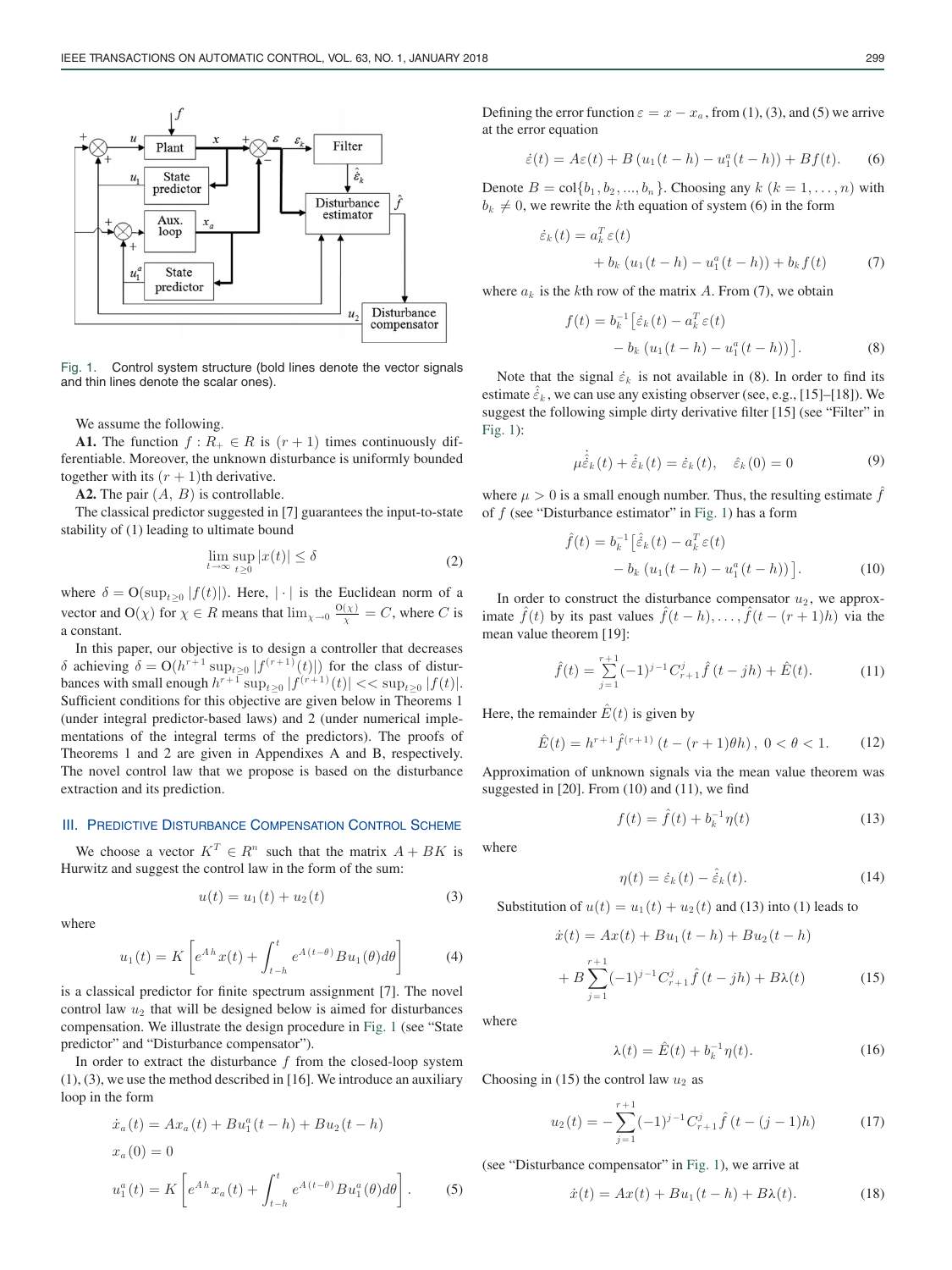It will be shown in Appendix A that the solutions of (18), (4) are ultimately bounded and their ultimate bound is of the same order as the ultimate bound  $\Delta(\mu) := \limsup_{t>0} |\lambda(t)|$  of  $\lambda$  and that

$$
\lim_{\mu \to 0} \Delta(\mu) = h^{r+1} \sup_{t \ge 0} |f^{(r+1)}(t)|.
$$
 (19)

Thus, the proposed control law allows us to decrease the influence of the disturbance on the solutions of the closed-loop system if  $h^{r+1} \sup_{t>0} |f^{(r+1)}(t)| \ll \sup_{t>0} |f(t)|$ . This is different from [3], [7], [8], where the closed-loop systems and the corresponding bounds directly depend on f.

We are in a position to formulate the main result of this section.

*Theorem 1:* Given  $K^T \in R^n$  such that the matrix  $A_0 := A + BK$ is Hurwitz and given a scalar  $\alpha > 0$ , let there exist a constant  $\beta > 0$ and an  $n \times n$  matrix  $P > 0$  that satisfy the following LMI:

$$
Q := \begin{pmatrix} A_0^T P + P A_0 + 2\alpha P & P e^{A h} B \\ * & -\beta \end{pmatrix} < 0.
$$
 (20)

Then, for all small enough  $\mu > 0$  there exists  $\Delta(\mu) > 0$  such that the solutions of  $(1)$  under the control law  $(3)$ – $(5)$ ,  $(9)$ ,  $(10)$ ,  $(17)$  are ultimately bounded and (2) holds with  $\delta = O(\Delta(\mu))$ , where  $\Delta(\mu)$ satisfies (19).

LMI (20) is always feasible for  $\alpha < \max Re(\sigma(A_0))$  (here  $\sigma(A_0)$ ) denotes an eigenvalue of  $A_0$ ) and for large enough  $\beta$ .

*Remark 1:* In [3], the influence of the disturbance  $f$  is attenuated by the control law  $u = u_1$  only. In [9], the results are confined to sinusoidal signals  $f$  whereas the control law  $u_2$  is needed for the identification of parameters of sinusoidal signals and for their compensation. The proposed control law allows us to compensate a wider than in [9] class of disturbances and employs a simple scalar observer (9) (in [10], an  $(r + 1)$  th-order observer is used for the disturbance preditctor).

*Remark 2:* Our results can be easily extended to (1) with several inputs  $u(t) \in R^m$  if B is full rank. In this case, there always exist m linearly independent rows of  $B$ . Then, similarly to (8),  $f$  can be found from (6) by employing the corresponding to these rows equations of (6).

# IV. NUMERICAL IMPLEMENTATION OF THE PREDICTIVE CONTROL SCHEME

Note that the integral terms in control laws (4) and (5) are supposed to be implemented numerically. For numerical implementation of these terms, a cubature formula can be used:

F.

$$
u_1(t) = K \left[ e^{Ah} x(t) + \sum_{p=0}^{q} m_p e^{q^{-1} phA} B u_1(t - q^{-1} ph) \right]
$$
 (21)

$$
u_1^a(t) = K \left[ e^{Ah} x_a(t) + \sum_{p=0}^q m_p e^{q^{-1} phA} B u_1^a(t - q^{-1} ph) \right]
$$
 (22)

where the values of  $m_p$  depend on the chosen numerical scheme, the integer  $q$  determines the approximation precision. In our consideration, we assume that the values of  $m_p$  are small enough for large enough q. This is the case, e.g., in the trapezoidal rule.

We will present below LMI-based sufficient conditions for finding  $h$  that preserves ultimate boundedness of solutions to  $(1)$  under the predictor-based control law with  $u_1$  and  $u_2$  given by (21) and (22). The idea of the Lyapunov-based analysis of the resulting closed-loop system is the following. From (18), we find

$$
Bu_1(t - q^{-1}h) = \dot{x}(t - (q^{-1}p - 1)h)
$$
  
- Ax(t - (q^{-1}p - 1)h) - B\lambda(t - q^{-1}ph)  
- B\lambda(t - (q^{-1}p - 1)h). (23)

Substitution of the right-hand side of (23) into (21) leads to

$$
\begin{aligned}\n\dot{x}(t) &= Ax(t) + BK \left[ e^{Ah} x(t-h) \right. \\
&\quad + \sum_{p=0}^{q} m_p e^{q^{-1} phA} \\
&\quad \times \left( \dot{x}(t - q^{-1} ph) - Ax(t - q^{-1} ph) \right) \right] \\
&\quad - BK \sum_{p=0}^{q} m_p e^{q^{-1} phA} \lambda(t - q^{-1} ph) + B\lambda(t).\n\end{aligned} \tag{24}
$$

Solving (23) with respect to  $\dot{x}$ , we arrive at the neutral-type system with the input that is given by a linear combination of  $\lambda(t)$  and its delayed values. By using a simple Lyapunov functional for the resulting neutral-type system, we will derive in Appendix B sufficient LMI-based conditions for its input-to-state stability. Then, the estimate on the ultimate bound of the solutions to the closed-loop system under (21) will follow from the ultimate bound  $\Delta(\mu)$  of  $\lambda$  and from relation (19).

To formulate the main result of this section, we will use the following notations:

$$
M := I - BKm_0
$$
  
\n
$$
F_p := M^{-1} B K m_p e^{q^{-1} phA} \quad (p = 1, ..., q)
$$
  
\n
$$
D_j := -M^{-1} B K m_j e^{q^{-1} j hA} A \quad (j = 1, ..., q - 1)
$$
  
\n
$$
D_q := M^{-1} B K \left( e^{Ah} - m_q e^{Ah} A \right), A_s := A + \sum_{p=1}^q D_p. \tag{25}
$$

*Theorem 2:* Let the matrix  $M = I - BKm_0$  be nonsingular. Given  $h > 0$  and a scalar  $\alpha > 0$ , let there exist a constant  $\beta > 0$ and  $n \times n$  matrices  $P > 0$ ,  $P_2$ ,  $P_3$ ,  $S_p > 0$ ,  $R_p > 0$ ,  $Q_p > 0$ , and  $p = 1, 2, \ldots, q$  that satisfy the following LMI:

$$
\Psi := \begin{bmatrix} \Psi_{11} & \Psi_{12} & \Psi_{13} & \Psi_{14} \\ * & \Psi_{22} & 0 & 0 \\ * & * & \Psi_{33} & 0 \\ * & * & * & -\beta \end{bmatrix} < 0
$$
 (26)

with notations given by  $(25)$ , where

$$
\Psi_{11}^{11} = P_2^T A_s + A_s^T P_2 + \sum_{p=1}^q S_p
$$
  

$$
\Psi_{11}^{12} = P - P_2^T + A_s^T P_3
$$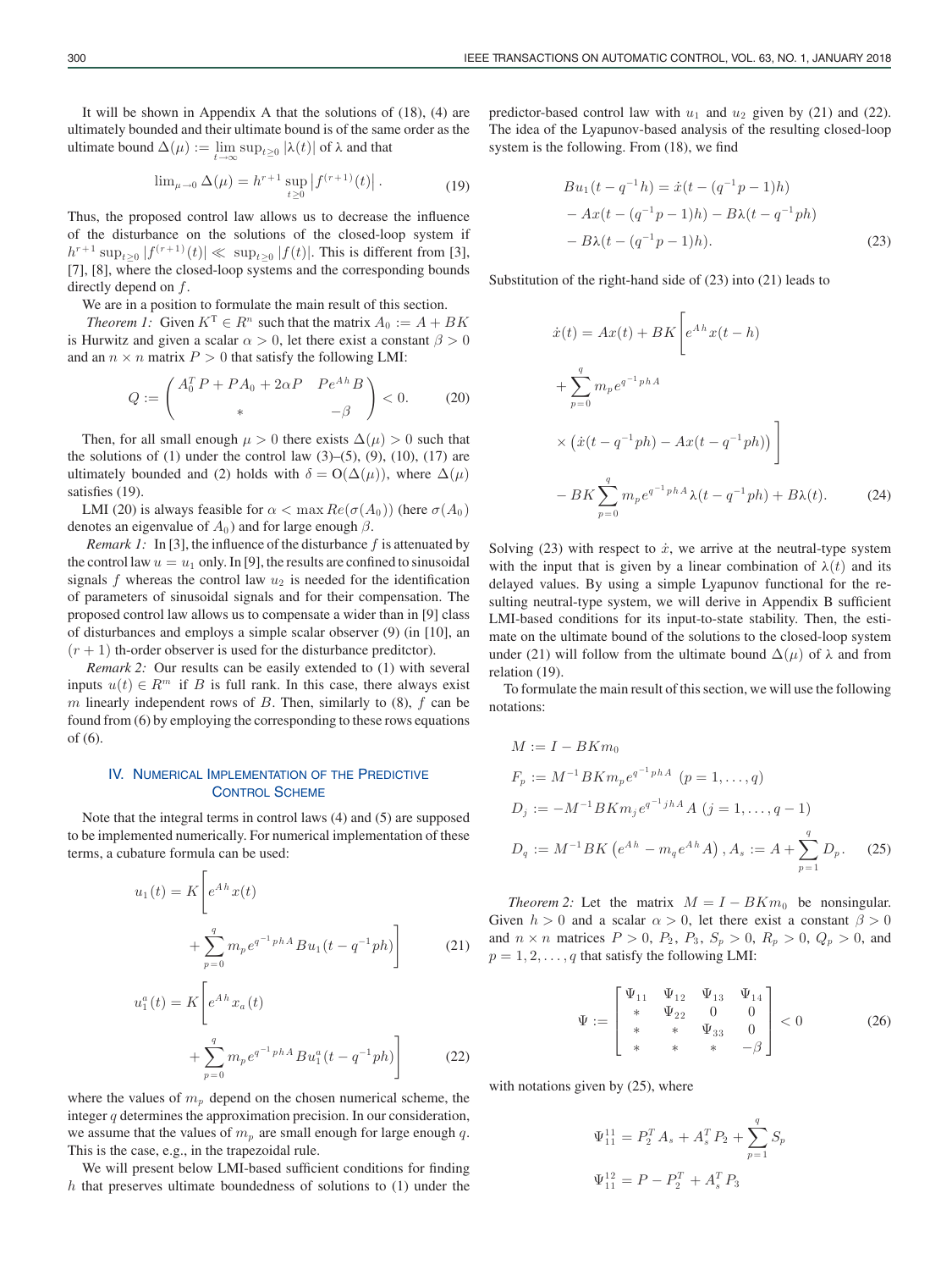$$
\Psi_{11}^{22} = -P_3 - P_3^T + \sum_{p=1}^q p q^{-1} h R_p + \sum_{p=1}^q Q_p
$$
  
\n
$$
\Psi_{11} = \begin{bmatrix} \Psi_{11}^{11} & \Psi_{11}^{12} \\ * & \Psi_{21}^{22} \end{bmatrix}
$$
  
\n
$$
\Psi_{12} = -\frac{h}{q} \begin{bmatrix} P_2^T D_1 & 2 P_2^T D_2 & \dots & q P_2^T D_q \\ P_3^T D_1 & 2 P_3^T D_2 & \dots & q P_3^T D_q \end{bmatrix}
$$
  
\n
$$
\Psi_{13} = \begin{bmatrix} P_2^T F_1 & \dots & P_2^T F_q \\ P_3^T F_1 & \dots & P_3^T F_q \end{bmatrix}
$$
  
\n
$$
\Psi_{14} = \begin{bmatrix} P_2^T B \\ P_3^T B \end{bmatrix}
$$
  
\n
$$
\Psi_{22} = -h \text{diag} \{ q^{-1} e^{-2\alpha q^{-1} h} R_1, \dots
$$
  
\n
$$
e^{-2\alpha (q-1) q^{-1} h} R_{q-1}, e^{-2\alpha h} R_q \}
$$
  
\n
$$
\Psi_{33} = -\text{diag} \{ e^{-\alpha q^{-1} h} Q_1, \dots
$$
  
\n
$$
e^{-\alpha (q-1) q^{-1} h} Q_{q-1}, e^{-\alpha h} Q_q \}.
$$

Then for all small enough  $\mu > 0$  there exists  $\Delta(\mu) > 0$  that satisfies (19) and such that solutions of (1) under the control law (3), (5), (9), (10), (17), (21), (22) are ultimately bounded and (2) holds with  $\delta = \mathcal{O}(\Delta(\mu)).$ 

LMI (26) is always feasible for  $\alpha < \max Re(\sigma(A_0))$  and small enough  $m_p$  and h.

## V. EXAMPLES

*Example 1:* Consider (1) with parameters from [9], where

$$
A = \begin{bmatrix} 0 & 1 \\ 1 & 0 \end{bmatrix}, B = \begin{bmatrix} 0 \\ 2 \end{bmatrix}, h = 0.45.
$$

Choose  $\mu = 0.01$  in filter (9), where  $k = 2$ . Use  $r = 3$  in the disturbance compensation control law (17) where  $\hat{f} = \hat{\dot{\epsilon}}_2 - [1 \ 0]^T \varepsilon$ . Control laws (21) and (22) used for numerical implementation with  $K = \begin{bmatrix} -3 & -3 \end{bmatrix}$  and  $q = 5$  are defined as follows

$$
u_1(t) = -[3 \ 3] \Bigg[ e^{0.45A} x(t) + 0.09 \Big( 0.5 u_1(t)
$$
  
+ 
$$
\sum_{p=1}^4 e^{0.45q^{-1} pA} B u_1(t - 0.45q^{-1} p)
$$
  
+ 
$$
0.5e^{0.45A} B u_1(t - 0.45) \Bigg) \Bigg]
$$
  

$$
u_1^a(t) = -[3 \ 3] \Bigg[ e^{0.45A} x_a(t) + 0.09 \Big( 0.5u_1^a(t)
$$
  
+ 
$$
\sum_{p=1}^4 e^{0.45q^{-1} pA} B u_1^a(t - 0.45q^{-1} p)
$$
  
+ 
$$
0.5e^{0.45A} B u_1^a(t - 0.45) \Bigg) \Bigg].
$$

Here, the trapezoidal rule is used for the approximation of the integral term. For numerical simulations, we choose  $x(0) = [1 \ 2]^T$ . Note, that the control laws  $u_1$  and  $u_1^a$  are verified for  $q = 10, 30, 50$ . However,



Fig. 2. Plots of the state under the control law of (a) [3], [7], [8] with  $u = u_1$  and (b) [9].



Fig. 3. Plots of the state of the proposed control law.



Fig. 4. Plot of  $x$  under the control law of (a) [9] and (b) the proposed one.

enlarging  $q$  does not affect on the stability and quality of transients in the closed-loop system  $[11]$ ,  $[12]$ ,  $[14]$ .

Consider first the following disturbance:  $f = 1 + \sin 0.2t$ . In Figs. 2 and 3, the plots of the state are presented for the control law [3], [7], [8] (for  $u = u_1$ ), the control law from [9] and the proposed one, respectively. In figures, the solid curve corresponds to  $x_1$  and the dashed curve corresponds to  $x_2$ . The simulations show that the control law of [3], [7], [8] does not compensate this disturbance. The control law of [9] ensures the exact compensation of the disturbance. Moreover, the proposed control law compensates the disturbance with the accuracy  $\delta = 0.02$ .

Now consider the case of a nonsinusoidal disturbance  $f = 1 +$  $\sin 0.2t + \omega$ , where  $\omega$  is defined as a solution of the following differential equation:

$$
15\omega^{(4)} + 38\omega^{(3)} + 32\omega^{(2)} + 10\dot{\omega} + \omega = \chi \text{sat}(g(t))
$$
  

$$
\omega^{(i)}(0) = 0, \ i = 0, \dots, 3
$$
 (27)

where  $\chi = 200$ , sat( $\cdot$ ) is a saturation function, g is a piecewise-constant signal (which is constant on intervals  $[0, 0.1), [0.1, 0.2), \ldots$ ) with normally distributed random values and with the zero mean and the variance equal to  $1/16$ . In Fig. 4, the plots of x are presented for the control law of [9] and the proposed one, respectively. It follows from the simulations that the control law of [9] ensures the accuracy  $\delta = 1.1$ . The proposed control law ensures the accuracy  $\delta = 0.033$ . The simulations show that the controller  $u = Kx$  cannot stabilize the system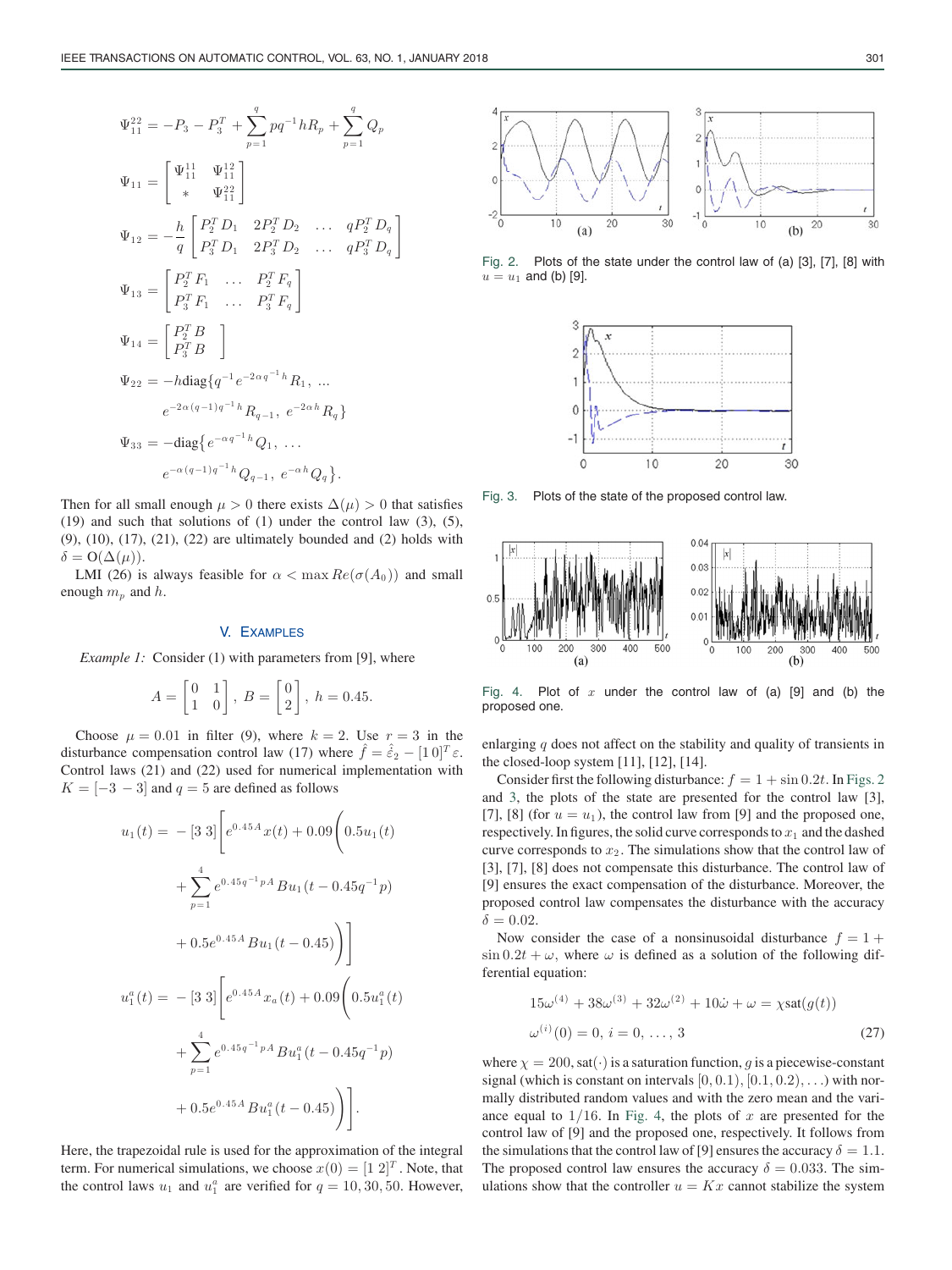

Fig. 5. Plots of the state under the proposed control law for (a)  $r = 0$ and (b)  $r = 2$  in (17).



Fig. 6. Plots of the state under the proposed control law for  $r = 3$ in (17).

with  $h > 0.23$  and  $f = 0$ . LMI (26) is feasible for  $h \le 0.3$ . Moreover, for  $h = 0.3$  our results are favorably compared with [3], [7]–[9]. The system under the proposed control law and the control laws of [3], [7]–[9] loses the stability for  $h > 0.48$ , meaning that the LMI-based bound for  $h$  is rather efficient.

*Example 2:* Consider the model of the dc motor [21] in the form

$$
I\ddot{\varphi}(t) = k\Phi i(t - h) - M(t)
$$
\n(28)

where  $\varphi$  is a rotation angle of the motor shaft, I is an inertia moment of the motor rotating part,  $i$  is a current in the armature circuit,  $k$  is a constructive constant,  $\Phi$  is a magnetic flux, M is a resistance moment depending on unknown load, and  $h = 0.66$  is a time-delay caused by remote control [21]. Denote  $x_1 = \varphi$ ,  $x_2 = \dot{\varphi}$ ,  $u = (k\Phi/I)i$ , and  $\omega = (1/I)M$ . Then, the model (28) can be represented in the form of (1), where  $A = \begin{bmatrix} 0 & 0 \\ 1 & 0 \end{bmatrix}$  and  $B = \begin{bmatrix} 0 & 1 \end{bmatrix}^T$ . The goal is to design such a control law that the motor shaft angle rotates to zero and stops with some accuracy.

Let  $K = \begin{bmatrix} -3 & -3 \end{bmatrix}$  and  $q = 5$  in (21) and (22), where the trapezoidal rule is used. Choose  $\mu = 0.01$  and  $k = 2$  in filter (9). The disturbance  $\omega$  is simulated by the solution of (27), where  $\chi = 40$ . The simulations show that the control law  $u = Kx$  cannot stabilize the system with  $h > 0.41$  and  $f = 0$ , whereas the proposed numerically implemented control law cannot stabilize the system for  $h > 0.74$ . LMI (26) is feasible for  $h \leq 0.66$  (which is not far from 0.73 that follows from simulations).

For numerical simulations, we choose  $x(0) = [1 \ 0]^T$ . In Figs. 5 and 6, the plots of  $x_1$  and  $x_2$  are presented for the proposed control law with  $r = 0$ ,  $r = 2$ , and  $r = 3$  in (17). The simulations show that disturbances are compensated by the proposed control law with the accuracy  $\delta$  equal to 0.6, 0.3, and 0.1 for r equal to 0, 2 and 3, respectively.

## VI. CONCLUSION

In this paper, the new control law has been suggested for the compensation of unknown bounded smooth disturbances acting on the LTI plant with input delay. The proposed control law is the sum of the classical predictor and of a novel disturbance compensation loop. For the first time, the stability under the numerically implemented predictor-based controllers have been analyzed via Lyapunov– Krasovskii method. Efficient sufficient LMI-based conditions are provided for the maximum value of the delay that preserves the stability. Further improvements may be achieved by using other Lyapunov functionals. An extension of the presented method to uncertain plants may be a topic for future research.

#### **APPENDIX**

## *A. Proof of Theorem 1*

The proof consists of five steps.

*Step 1: Ultimate boundedness of*  $\varepsilon^{(r+2)}$ . By using the reduction approach [1], consider the following change of the state in (6):

$$
z_0(t) = e^{Ah} \varepsilon(t) + \int_{t-h}^t e^{A(t-\theta)} B[u_1(\theta) - u_1^a(\theta)] d\theta.
$$

Then,  $u_1(\theta) - u_1^a(\theta) = Kz_0(\theta)$ , and we arrive at

$$
z_0(t) = e^{Ah} \varepsilon(t) + \int_{t-h}^t e^{A(t-\theta)} BK z_0(\theta) d\theta.
$$
 (29)

Differentiating (29) and taking into account (4), (5), and (6), we find

$$
\dot{z}_0(t) = A_0 z_0(t) + e^{Ah} B f(t), \quad A_0 := A + BK. \tag{30}
$$

Differentiating  $(r + 1)$  times (30), we obtain

$$
\dot{z}_0^{(r+2)}(t) = A_0 z_0^{(r+1)}(t) + e^{Ah} B f^{(r+1)}(t). \tag{31}
$$

Consider the Lyapunov function  $V = z_0^{(r+1)}(t)^T(t)Pz_0^{(r+1)}(t)$  and differentiate it along (36). We have

$$
W = \dot{V} + 2\alpha V - \beta (f^{(r+1)})^2
$$
  
= 
$$
\left[ (z_0^{(r+1)})^T f^{(r+1)} \right] Q \left[ (z_0^{(r+1)})^T f^{(r+1)}(t) \right]^T \le 0
$$

where the latter inequality follows from (20). Then, (36) is input-tostate stable, and the uniform boundedness of  $f^{(r+1)}$  implies the ultimate boundedness of  $z_0^{(r+1)}$ . Hence,  $z_0^{(r+2)}$  defined by the right-hand side of (31) is also ultimately bounded. Further, from the equation that results from the differentiation  $(r + 2)$  times of (29), we conclude that  $\varepsilon^{(r+2)}$ is ultimately bounded.

*Step 2: The feasibility of (20)*. Since  $A_0$  is Hurwitz, the Lyapunov inequality  $A_0^T P + P A_0 + 2\alpha P < 0$  is always feasible for  $\alpha < \max Re(\sigma(A_0))$ . Then, by the Schur complement, (20) is feasible for large enough  $\beta$ .

*Step 3: Ultimate bound on*  $\eta^{(r+1)}$ . Differentiating (14) and substituting from (9)  $\dot{\hat{\varepsilon}}_k(t) = \mu^{-1} \eta(t)$ , we obtain

$$
\mu \dot{\eta}(t) = -\eta(t) + \mu \ddot{\varepsilon}_k(t). \tag{32}
$$

Differentiating (32)  $(r + 1)$  times, we have

$$
\mu \eta^{(r+2)}(t) = -\eta^{(r+1)}(t) + \mu \varepsilon^{(r+2)}(t).
$$

Since  $\varepsilon^{(r+2)}$  is ultimately bounded, then  $\eta^{(r+1)}$  is ultimately bounded and

$$
\lim_{t \to \infty} \sup_{t \ge 0} |\eta^{(r+1)}(t)| = O(\mu).
$$
 (33)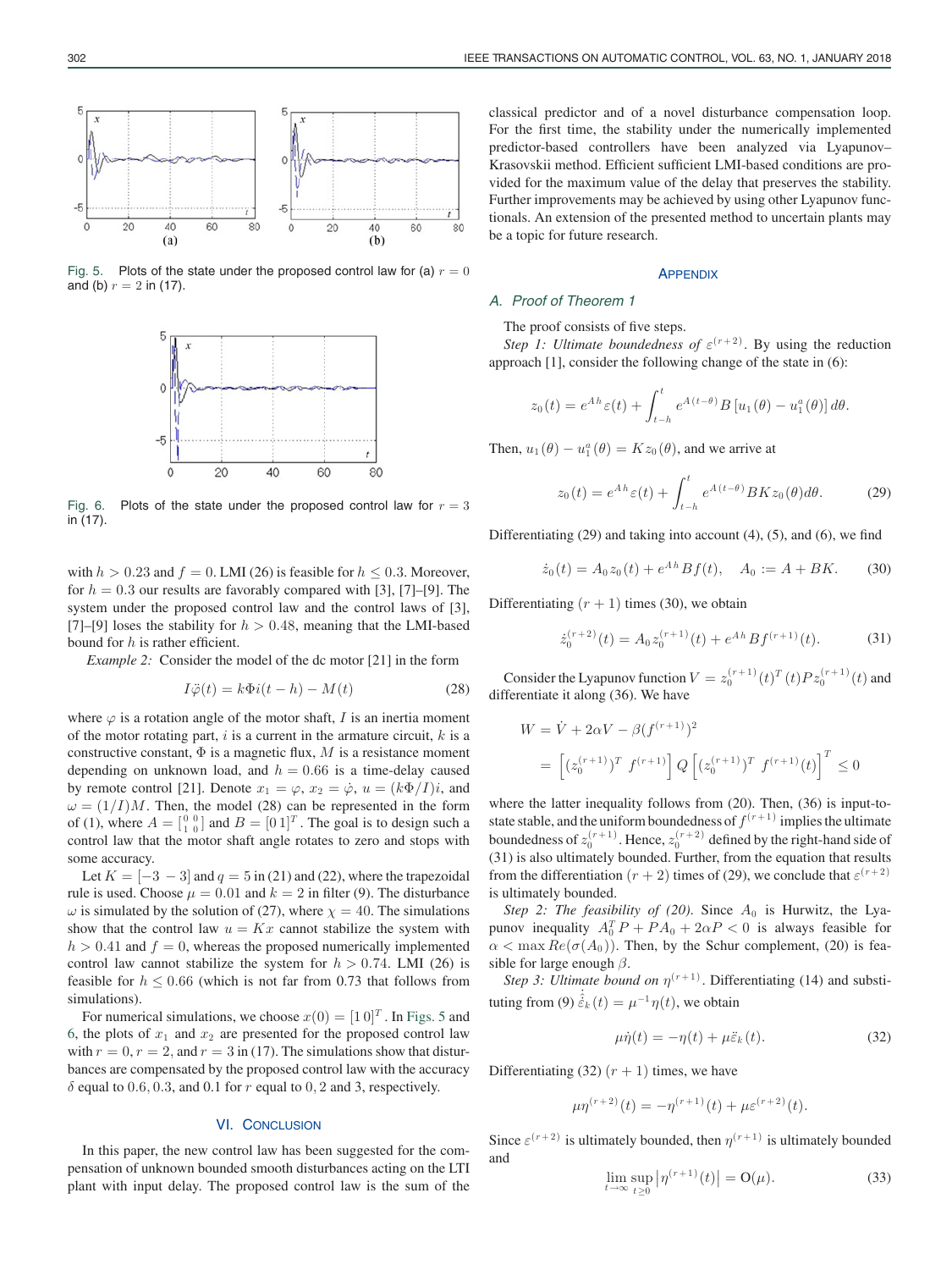*Step 4: Ultimate bound on*  $\lambda$ . Differentiating  $(r + 1)$  times (13), we find  $\hat{f}^{(r+1)}(t) = f^{(r+1)}(t) - b_k^{-1} \eta^{(r+1)}(t)$ . Then, (12) can be presented as

$$
\hat{E}(t) = -h^{r+1} \left[ f^{(r+1)}(t - (r+1)\theta h) - b_k^{-1} \eta^{(r+1)}(t - (r+1)\theta h) \right], \ 0 < \theta < 1. \tag{34}
$$

Due to (33) and (34) and the fact that  $f^{(r+1)}$  is uniformly bounded, it follows from (16) that  $\lambda(t)$  is ultimately bounded  $\Delta(\mu)$  :=  $\lim_{t\to\infty} \sup_{t\geq 0} |\lambda(t)| < \infty$  and (19) is satisfied.

*Step 5: Ultimate bound of* x. Consider next the following change of the state  $x(t)$  in (18):

$$
z_1(t) = e^{Ah} x(t) + \int_{t-h}^t e^{A(t-\theta)} B u_1(\theta) d\theta.
$$

It follows from (4) that  $u_1(\theta) = Kz_1(\theta)$  and that

$$
x(t) = e^{-Ah} \left[ z_1(t) - \int_{-h}^0 e^{As} BK z_1(s+t) ds \right].
$$
 (35)

Differentiating (35) and taking into account (18), we obtain

$$
\dot{z}_1(t) = A_0 z_1(t) + e^{Ah} B\lambda(t).
$$
 (36)

Under (20), the system (36) is input-to-state stable and

$$
\sigma_{\min}(P) \lim_{t \to \infty} \sup_{t \ge 0} |z_1(t)|^2
$$
  
\n
$$
\leq \lim_{t \to \infty} \sup_{t \ge 0} (z_1^T(t)Pz_1(t)) \le 0.5\alpha^{-1}\beta\Delta^2(\mu).
$$
 (37)

From (35), we find

$$
|x(t)| \le ||e^{-Ah}|| \left[ |z_1(t)| \right]
$$
  
+ 
$$
\max_{s \in [-h,0]} ||e^{As}|| |BK| \int_{-h}^{0} |z_1(s+t)| ds \right].
$$
 (38)

Inequalities (37), (38) and (33) imply that (2) holds with  $\delta = O(\mu)$ .

## *B. Proof of Theorem 2*

The proof consists of three steps.

*Step 1: Boundedness of*  $\varepsilon^{(r+2)}$ . From (1) with  $u = u_1 + u_2$  and (5), we have

$$
Bu_1(t - q^{-1}h) = \dot{x}(t - (q^{-1}p - 1)h)
$$
  
-  $Ax(t - (q^{-1}p - 1)h)$   
-  $Bu_2(t - q^{-1}ph) - Bf(t - (q^{-1}p - 1)h)$   
 $Bu_1(t - q^{-1}h) = \dot{x}_a(t - (q^{-1}p - 1)h)$   
-  $Ax_a(t - (q^{-1}p - 1)h) - Bu_2(t - q^{-1}ph).$ 

Substituting the right-hand sides of the latter equations into (21) and (22), we obtain

$$
u_1(t) = K \left[ e^{Ah} x(t) + \sum_{p=0}^{q} m_p e^{q^{-1} phA} \times \left[ \dot{x}(t - (q^{-1}p - 1)h) - Ax(t - (q^{-1}p - 1)h) \right] \right]
$$
  

$$
- Bu_2(t - q^{-1}ph) - Bf(t - (q^{-1}p - 1)h) \Big]
$$
  

$$
u_1^a(t) = K \left[ e^{Ah} x_a(t) + \sum_{p=0}^{q} m_p e^{q^{-1} phA} \times \left[ \dot{x}_a(t - (q^{-1}p - 1)h) \right] \right]
$$
  

$$
- Ax_a(t - (q^{-1}p - 1)h) - Bu_2(t - q^{-1}ph) \Big].
$$
 (39)

Plugging (39) into (6), we arrive at

$$
\begin{aligned}\n\dot{\varepsilon}(t) &= A\varepsilon(t) + BK \left[ e^{Ah}\varepsilon(t-h) \right. \\
&\quad + \sum_{p=0}^{q} m_{p} e^{q^{-1}ph} \\
&\quad \times \left( \dot{\varepsilon}(t - q^{-1}ph) - A\varepsilon(t - q^{-1}ph) \right) \right] \\
&\quad - BK \sum_{p=0}^{q} m_{p} e^{q^{-1}ph} f(t - q^{-1}ph) + Bf(t).\n\end{aligned} \tag{40}
$$

Solving (40) with respect to  $\dot{\varepsilon}(t)$ , we obtain a neutral-type system

$$
\dot{\varepsilon}(t) = A_s \varepsilon(t) + \sum_{p=1}^{q} \left[ F_p \dot{\varepsilon}(t - pq^{-1}h) - D_i \int_{t - pq^{-1}h}^{t} \dot{\varepsilon}(s) ds \right] + Bw(f) \tag{41}
$$

with notations (25), where

$$
w(f) :=
$$
  
\n
$$
M^{-1} \left[ f(t) - K \sum_{p=0}^{q} m_p e^{q^{-1} phA} f(t - q^{-1} ph) \right].
$$
 (42)

Differentiation of (41)  $(r + 1)$  times leads to

$$
\dot{\zeta}(t) = A_s \zeta(t) + \sum_{p=1}^{q} \left[ F_p \dot{\zeta}(t - pq^{-1}h) - D_i \int_{t - pq^{-1}h}^{t} \dot{\zeta}(s) ds \right] + Bw(f^{(r+1)}) \tag{43}
$$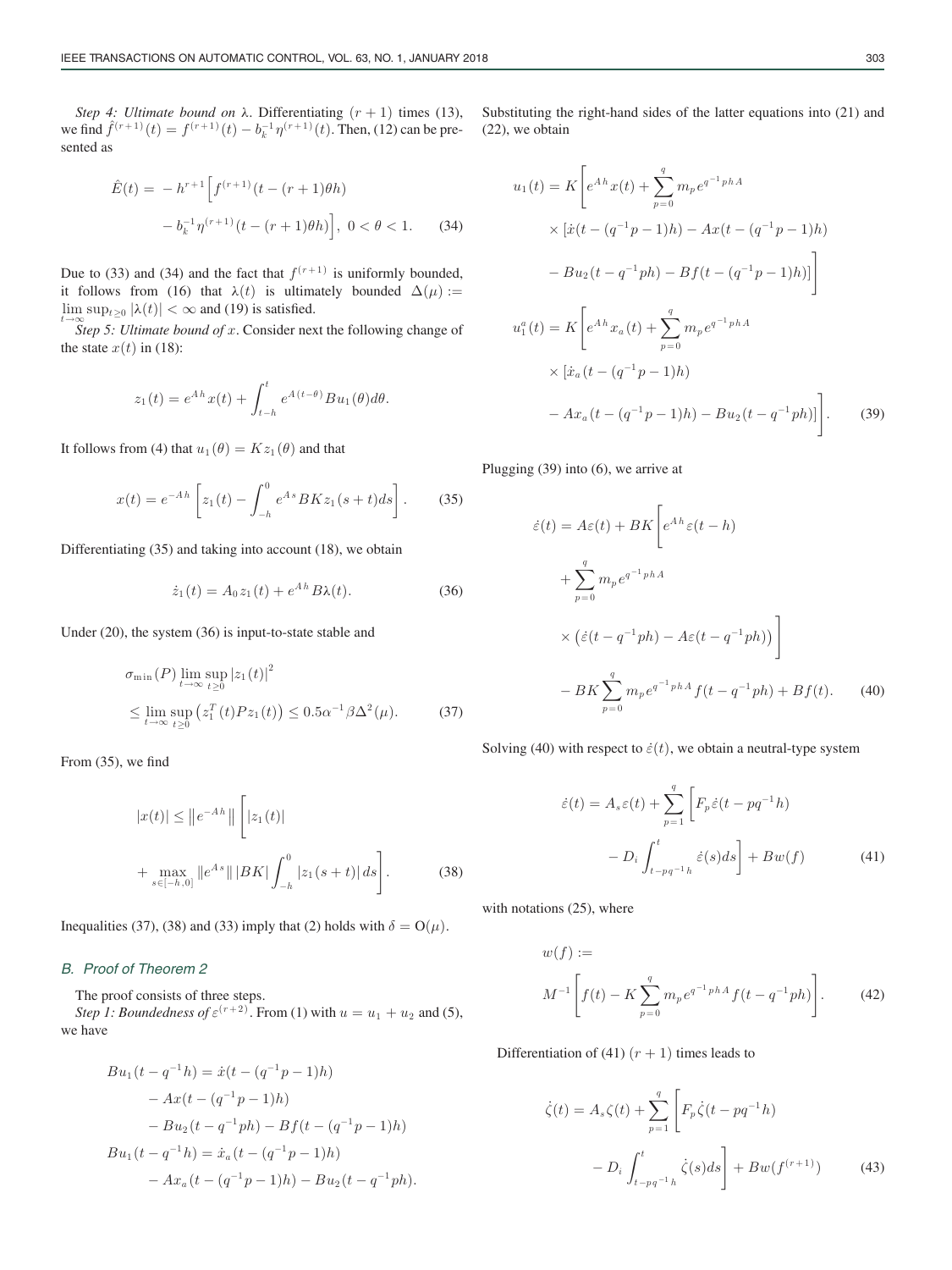where  $\zeta(t) = \varepsilon^{(r+1)}(t)$ . For the input-to-state stability analysis of (41), consider the following simple Lyapunov functional [22]–[24]:

$$
V = \sum_{i=1}^{3} V_i
$$
  
\n
$$
V_1 = \zeta^T(t) P \zeta(t)
$$
  
\n
$$
V_2 = \sum_{p=1}^{q} \int_{t-pq^{-1}h}^{t} e^{2\alpha(s-t)} \dot{\zeta}^T(s) Q_p \dot{\zeta}(s) ds
$$
  
\n
$$
V_3 = \sum_{p=1}^{q} \left[ \int_{t-pq^{-1}h}^{t} e^{2\alpha(s-t)} \zeta^T(s) S_p \zeta(s) ds + \int_{-pq^{-1}h}^{0} \int_{t+\theta}^{t} e^{2\alpha(s-t)} \dot{\zeta}^T(s) R_p \dot{\zeta}(s) ds d\theta \right]
$$
(44)

where  $P, Q_p, S_p$  and  $R_p$  are positive matrices. We use the descriptor method with free matrices  $P_2$  and  $P_3$  (see [22]), where  $\dot{\zeta}$  is not substituted by the right-hand side of (43). Differentiating (44) along (43), we have

$$
\dot{V}_{1} + 2\alpha V_{1} = 2\zeta^{T}(t)P\dot{\zeta}(t) + 2\alpha\zeta^{T}(t)P\zeta(t) \n+ 2[\zeta^{T}(t)P_{2}^{T} + \dot{\zeta}^{T}(t)P_{3}^{T}][-\dot{\zeta}(t) + A_{s}\zeta(t) \n- \sum_{p=1}^{q} D_{p} \int_{t-pq^{-1}h}^{t} \dot{\zeta}(s)ds \n+ \sum_{p=1}^{q} F_{p}\dot{\zeta}(t-pq^{-1}h) + Bw(f^{(r+1)})]
$$
\n
$$
\dot{V}_{2} + 2\alpha V_{2} = \dot{\zeta}^{T}(t) \sum_{p=1}^{q} Q_{p}\dot{\zeta}(t) \n- \sum_{p=1}^{q} e^{-2\alpha pq^{-1}h} \dot{\zeta}^{T}(t-pq^{-1}h)Q_{p}\dot{\zeta}(t-pq^{-1}h) \n\dot{V}_{3} + 2\alpha V_{3} = \zeta^{T}(t) \sum_{p=1}^{q} S_{p}\zeta(t) \n- \sum_{p=1}^{q} e^{-2\alpha pq^{-1}h} \zeta^{T}(t-pq^{-1}h)S_{p}\zeta(t-pq^{-1}h) \n+ \sum_{p=1}^{q} iq^{-1}h\dot{\zeta}^{T}(t)R_{p}\dot{\zeta}(t) \n- \sum_{p=1}^{q} \int_{t-pq^{-1}h}^{t} e^{2\alpha(s-t)} \dot{\zeta}^{T}(s)R_{p}\dot{\zeta}(s)ds.
$$
\n(45)

By Jensen's inequality [25]

$$
-\int_{t-pq^{-1}h}^{t} e^{2\alpha(s-t)} \dot{\zeta}^{T}(s) R_{p} \dot{\zeta}(s) ds
$$
  

$$
\leq -e^{-2\alpha pq^{-1}h} \int_{t-pq^{-1}h}^{t} \dot{\zeta}^{T}(s) ds R_{p} \int_{t-pq^{-1}h}^{t} \dot{\zeta}(s) ds.
$$

Denote

$$
\xi_1 = \text{col}\{\zeta, \dot{\zeta}\}\
$$
  
\n
$$
\xi_2 = h^{-1} \text{col}\left\{ q \int_{t-q^{-1}h}^t \dot{\zeta}(s) ds \right\}
$$
  
\n
$$
0.5q \int_{t-2q^{-1}h}^t \dot{\zeta}(s) ds, \cdots, \int_{t-h}^t \dot{\zeta}(s) ds \right\}
$$
  
\n
$$
\xi_3 = \text{col}\{\dot{\zeta}(t-q^{-1}h), \dot{\zeta}(t-2q^{-1}h), \dots, \dot{\zeta}(t-h)\}
$$
  
\n
$$
\xi = \text{col}\{\xi_1, \xi_2, \xi_3, w(f^{(r+1)})\}.
$$

From (44)–(45) we arrive at  $\dot{V} + 2\alpha V - \beta(w(f^{(r+1)}))^2 < \xi^T \Psi \xi <$ 0, where the last inequality follows from (26). Then, by comparison principle,

$$
\lim_{t \to \infty} \sup_{t \ge 0} (\zeta^T(t) P \zeta(t)) \le 0.5 \alpha^{-1} \beta \max_{t \ge 0} (w(f^{(r+1)}))^2
$$

i.e.,  $\zeta(t)$  is ultimately bounded. LMI (26) guarantees also the stability of the difference equation  $\zeta(t) = \sum_{p=1}^{q} F_p \zeta(t - pq^{-1}h)$  [22]. Consider now (43) as a difference equation with respect to  $\dot{\zeta}(t)$ , where the nonhomogeneous term is defined by  $\zeta(t)$  and  $w(f^{(r+1)})$ . Then, by using (iii) of [4, Lemma 3.1], we conclude that  $\dot{\zeta} = \varepsilon^{(r+2)}$  is ultimately bounded due to ultimate boundedness of  $\zeta$  and uniform boundedness of  $w(f^{(r+1)})$ .

*Step 2: Ultimate bound on* x. Ultimate boundedness of λ and relation (19) follow from Steps 3 and 4 of the proof of Theorem 1.

Since the structure of (24) is similar to the one of (40), we conclude that LMI (26) imply  $\lim_{t\to\infty} \sup_{t\geq 0} (x^T(t)Px(t)) \leq 0.5\alpha^{-1}\Delta^2(\mu)\beta$ . The latter yields (2) with  $\delta = O(\Delta(\mu)).$ 

*Step 3: The feasibility of LMI (26).* Since  $m_0$  is small enough, the matrix  $(I - BKm_0)$  is invertible. Additionally, since  $m_p$  ( $p =$  $1, \ldots, q$ ) are small enough, the matrices  $F_p$  defined by (25) are small enough. The latter guarantees the stability of the difference equation  $\zeta(t) = \sum_{p=1}^{q} F_p \zeta(t - pq^{-1}h)$ . The stability of the difference equation and the fact that  $A_s$  given by (25) is Hurwitz guarantee the feasibility of LMI (26) for small enough  $m_p$  and h [4], [22].

#### **REFERENCES**

- [1] Z. Artstein, "Linear systems with delayed controls: A reduction," *IEEE Trans. Autom. Control*, vol. 27, no. 4, pp. 869–879, Aug. 1982.
- [2] V B. Kolmanovski and V. R. Nosov, *Stability of Functional Differential Equations*, New york, NY, USA: Academic, 1986.
- [3] M. Kristic, *Delay Compensation for Nonlinear, Adaptive, and PDE Systems*, Basel, Switzerland: Birkhauser, 2009.
- [4] E. Fridman, *Introduction to Time-Delay Systems. Analysis and Control*, Basel, Switzerland: Birkhauser, 2014.
- [5] W. H. Ray, *Advanced Process Control*. New York, NY, USA: McGraw-Hill, 1981.
- [6] J. M. Smith, "Closer control of loops with dead time," *Chem. Eng. Prog.*, no. 53, pp. 2217–219, 1959.
- [7] A. Z. Manitius and A. W. Olbrot, "Finite spectrum assignment problem for systems with delays," *IEEE Trans. Autom. Control*, vol. AC-24, no. 4, pp. 541–553, Aug. 1979.
- [8] F. Mazenc, S.-I. Niculescu, and M. Kristic, "Lyapunov-Krasovskii functionals and application to input delay compensation for linear timeinvariant systems," *Automatica*, vol. 48, pp. 1317–1323, 2012.
- [9] A. A. Pyrkin, A. Smyshlyaev, N. Bekiaris-Liberis, and M. Krstic, "Rejection of sinusoidal disturbance of unknown frequency for linear system with input delay," in *Proc. Amer. Control Conf.*, Baltimore, 2010, pp. 5688– 5693.